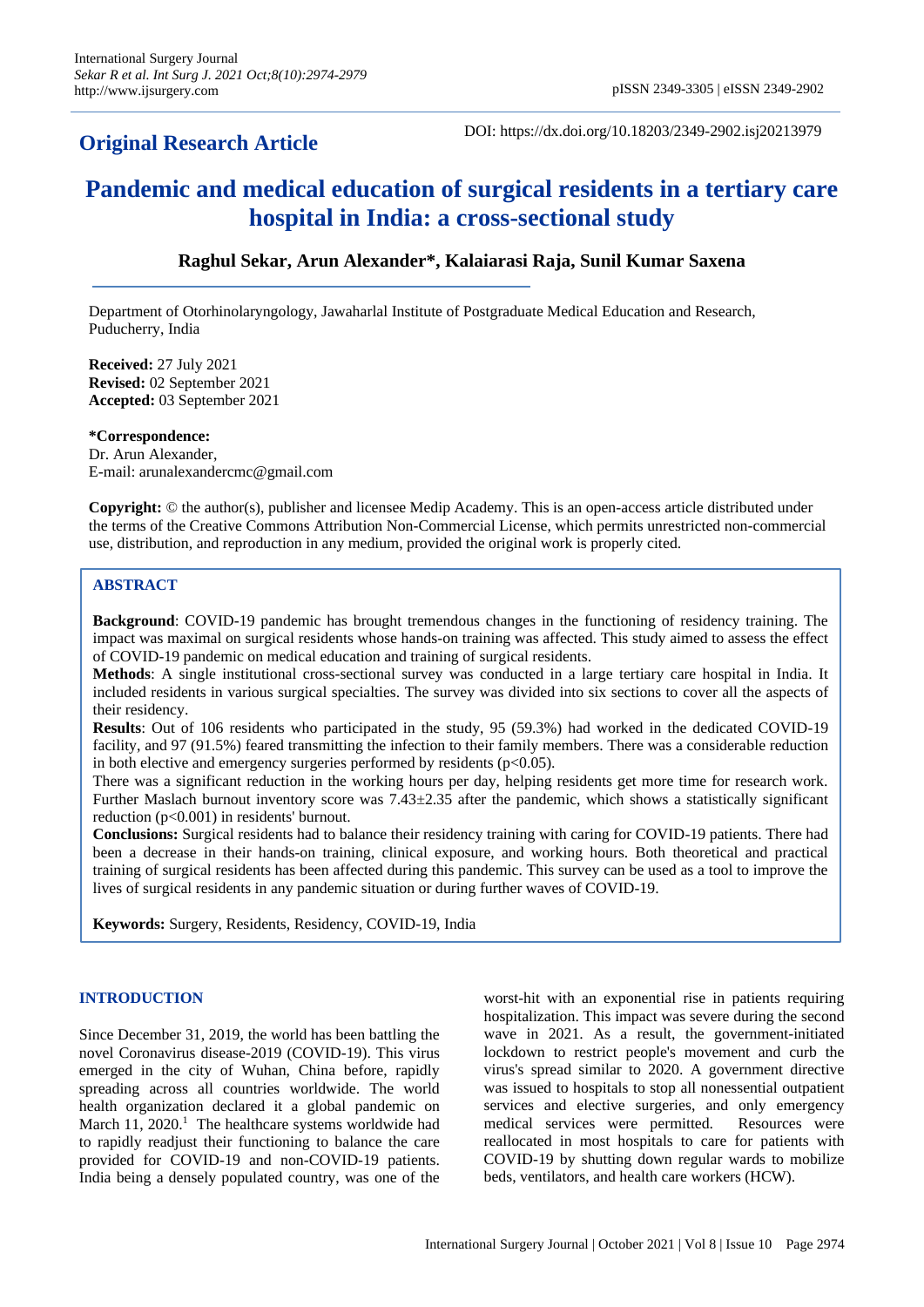Residents and fellows in training formed the bulk of HCW in the frontline. The increase in cases increased the workload and disrupted the residents' training.<sup>2</sup> Residents in surgical specialties were affected due to sudden cessation of surgical training. Surgical residents were also called on to care for patients with COVID-19.<sup>3</sup> The prolonged physical, emotional and mental exhaustion among HCWs led to numerous psychological problems.<sup>4</sup> Surgical training forms the important part of medical education for surgical residents. Understanding the effects of this interruption of surgical training is essential for addressing the training gaps.<sup>5</sup>

This study was conducted on surgical residents in a tertiary care hospital and medical school in India. It aimed to assess effect of COVID-19 on medical education of surgical residents. It can be used to improve professional and personal lives of this cohort of HCWs in pandemic situation and during further waves of COVID-19.

## **METHODS**

#### *Study design and procedure*

A web-based survey was conducted to assess the effect of COVID-19 on the residents in various surgical specialties in Jawaharlal institute of post graduate medical education and research. The survey was open between March 7, 2021, to March 21, 2021. The "open epi" software was used to calculate the sample size. The interview questions were generated through focus group discussions with five surgery residents from various specialties. Pilot interviews were conducted with three residents from general surgery, gynecology, and otolaryngology. All the surgical residents were invited to participate in the survey using WhatsApp and Telegram. Participation was voluntary, and no incentives were offered. After a brief introduction to the survey, participants were asked to consent before accessing the questionnaire. To maintain anonymity, no personal details were collected. The survey response tool was set up such that each participant was able to respond only once to the survey. Maslach burnout index (MBI) was used to assess burnout experienced by surgical residents. It was modified such that each of the individual components was asked as a yes or no question. Yes, was considered as 1 point and no as 0 points. The score of 22 questions was simply added (Table 5). Inclusion criteria was all the residents in surgical specialties who have performed COVID duty. Exclusion criteria was non-surgical residents and Surgical residents not posted in covid related duties due to various reasons like pregnancy, lactation.

#### *Questionnaire content and statistical analysis*

The survey consisted of 5 sections. a) Demographic details, b) Surgical residents and COVID-19 related work, c) Impact of COVID-19 on surgical training of residents, d) COVID-19 and resident burnout and e) Academic activities during COVID-19.

Statistical analysis was done using SPSS (version 23). Continuous data were described as mean and standard deviation and categorical data as proportions. The difference between means was calculated using the "paired t-test." Statistical analysis was performed at the 5% level of significance, and  $p<0.05$  was considered statistically significant. Results of the survey were reported in line with cherries guideline.<sup>6</sup> This study was performed in line with the principles of the declaration of Helsinki. We consulted extensively with the IRB of our institute and was decided that our study does not need ethical approval. An IRB official waiver of ethical approval was granted from the IRB of JIPMER.

#### **RESULTS**

A total of 106 surgical residents completed the survey out of 140 residents who received it (response rate 75.7%). Of the 106 respondents, 62 (58.5%) were male, and 90 (85%) residents were less than 30 years of age. Twentythree percent of respondents were in the first year of their residency, 44% in their second year, and the remaining in the final year. Residents from 8 surgical specialties participated in the survey (Table 1).

#### **Table 1: Demographic details.**

| <b>Surgical specialty</b>         | N(%)     |
|-----------------------------------|----------|
| <b>General surgery</b>            | 30(28.3) |
| <b>Obstetrics and gynaecology</b> | 23(21.7) |
| Otorhinolaryngology               | 18(17)   |
| Ophthalmology                     | 11(10.3) |
| <b>Orthopaedics</b>               | 12(11.3) |
| <b>Plastic surgery</b>            | 4(3.77)  |
| <b>Surgical oncology</b>          | 4(3.77)  |
| <b>Urology</b>                    | 4(3.77)  |
| Total                             | 106      |

Residents were asked about their time in COVID ward, their concerns, and common problems encountered with using personnel protection equipment (PPE) (Table 2).

Inpatient and outpatient services were significantly affected by the pandemic, and it negatively impacted training. Ninety (84.9%) surgical residents felt the reduction in bed strength, and 88(83%) felt reduction in the number of patients seen by a resident in the outpatient clinic had impacted their learning. The amount of time spent on research work, however, increased by 70 (66%). The 81 (76.4%) residents efficiently utilized telemedicine for outpatient care, and 73 (68.9%) residents felt telemedicine had improved patient care. There was a significant (paired t test;  $p<0.05$ ) reduction in working hours since the pandemic began  $(8.35\pm2.15)$  hours) when compared to pre-pandemic time (13.45±2.03 hours). Hands-on surgical training was significantly affected (Table 3).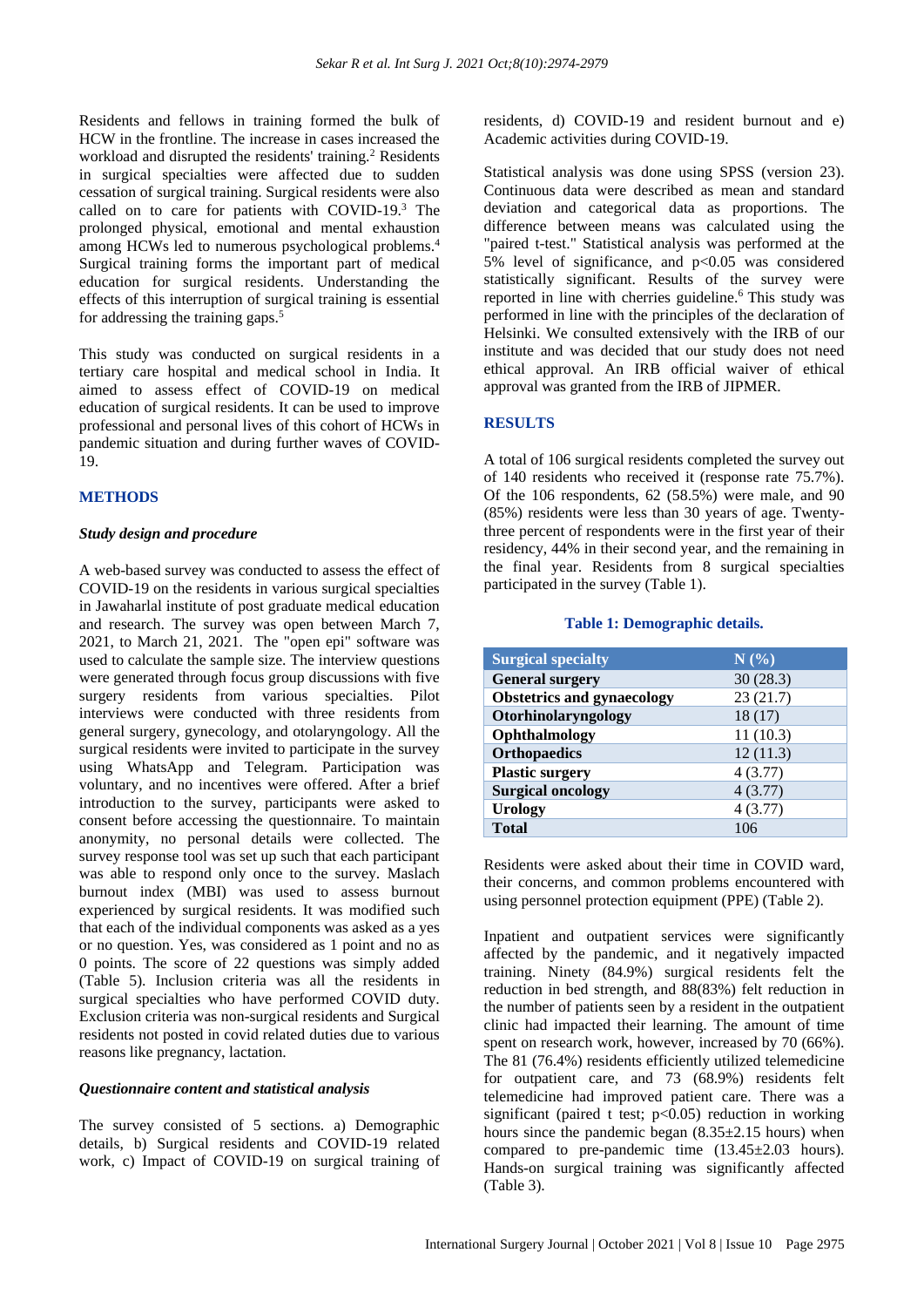## **Table 2: Surgical residents and COVID-19 related work.**

| <b>COVID-19 related work</b>                        | N(%)      |  |  |  |
|-----------------------------------------------------|-----------|--|--|--|
| Have you worked in the COVID ward?                  |           |  |  |  |
| Yes                                                 | 95 (59.3) |  |  |  |
| No                                                  | 11(10.3)  |  |  |  |
| How many weeks have you worked in the COVID         |           |  |  |  |
| ward?                                               |           |  |  |  |
| $1 - 5$                                             | 73 (68.8) |  |  |  |
| $5-10$                                              | 22(20.7)  |  |  |  |
| >10                                                 | $\Omega$  |  |  |  |
| NA.                                                 | 11(10.3)  |  |  |  |
| What are you most worried about while working in    |           |  |  |  |
| the COVID ward?                                     |           |  |  |  |
| Getting infected                                    | 88 (83)   |  |  |  |
| Transmitting the disease to family                  |           |  |  |  |
| members                                             | 97 (91.5) |  |  |  |
| Fear of death due to COVID                          | 30(28.3)  |  |  |  |
| What is the most difficult part of working with the |           |  |  |  |
| PP <sub>E</sub> ?                                   |           |  |  |  |
| Poor visibility with goggles or face                | 70 (66)   |  |  |  |
| shield                                              |           |  |  |  |
| Breathing difficulty with the N-95                  | 63 (59.4) |  |  |  |
| mask                                                |           |  |  |  |
| Inability to communicate with assistant             | 40 (37.7) |  |  |  |
| Poor ventilation                                    | 54 (50.9) |  |  |  |

The academic activities changed during the pandemic. Most of the departments turned to online teaching platforms for conducting seminars and lectures (Table 4).

MBI was modified for the sake of simplicity. The average score before pandemic was 13.68±2.56, and after the pandemic, it was reduced to 7.43±2.35, showing a statistically significant reduction in burnout among residents ( $p<0.001$ ) (Table 6).

## **Table 3: Effects of the pandemic on the surgical training of residents.**

| <b>Variables</b>                                                                                                                                                                                                 | Mean $\pm$ SD,<br><b>P</b> value |
|------------------------------------------------------------------------------------------------------------------------------------------------------------------------------------------------------------------|----------------------------------|
| If you were performing/assisting 10<br>elective surgeries per week before<br>the pandemic, how many elective<br>surgeries are you performing/<br>assisting per week during the<br>pandemic? (Paired t-test)      | $1.45 \pm 1.21$ ,<br>(p<0.001)   |
| If you were performing/assisting 10<br>emergency surgeries per week<br>before the pandemic, how many<br>emergency surgeries are you<br>performing/assisting per week<br>during the pandemic? (Paired t-<br>test) | $4.23 \pm 0.41$ ,<br>(p<0.001)   |

## **Table 4: Changes in academic programs in the departments.**

| <b>Variables</b>                                                                   | N(%       |  |  |  |
|------------------------------------------------------------------------------------|-----------|--|--|--|
| How are academic activities being conducted in your department?                    |           |  |  |  |
| Virtual online classes                                                             | 92 (86.7) |  |  |  |
| Vis-a-vis lectures with social distancing                                          | 06(5.6)   |  |  |  |
| No teaching program since the pandemic                                             | 08(7.5)   |  |  |  |
| Do you think an online learning platform is more effective than in-person classes? |           |  |  |  |
| Yes                                                                                | 32(31)    |  |  |  |
| No                                                                                 | 74 (69.9) |  |  |  |

## **Table 5: COVID-19 and resident burnout.**

| <b>Variables</b>                                                                         |    | <b>Before pandemic, (Yes)</b> |    | After pandemic, (Yes) |  |
|------------------------------------------------------------------------------------------|----|-------------------------------|----|-----------------------|--|
|                                                                                          |    | $\frac{0}{0}$                 | N  | $\frac{6}{9}$         |  |
| <b>Emotional fatigue</b>                                                                 |    |                               |    |                       |  |
| Do you feel emotionally drained at work?                                                 | 60 | 56.6                          | 40 | 37.7                  |  |
| Do you feel used up at the end of the work day?                                          | 56 | 52.8                          | 39 | 36.7                  |  |
| Do you feel fatigued when you wake up in the morning to face yet<br>another day at work? | 67 | 63.2                          | 45 | 42.4                  |  |
| How often do you feel that dealing with patients all day long is a<br>stress for you?    | 60 | 56.6                          | 47 | 44.3                  |  |
| Do you feel that you are frustrated by your job?                                         | 58 | 54.7                          | 33 | 31.1                  |  |
| Do you think that you have difficulty creating a relaxed working<br>environment at work? |    | 66.0                          | 32 | 30.1                  |  |
| Do you feel a lack of energy at work?                                                    | 68 | 64.1                          | 40 | 37.7                  |  |
| Do you feel that you are unable to accomplish worthwhile things<br>from your work?       | 85 | 80.1                          | 34 | 32.0                  |  |
| Do you think that this job is hardening you emotionally?                                 | 60 | 56.6                          | 33 | 31.1                  |  |

Continued.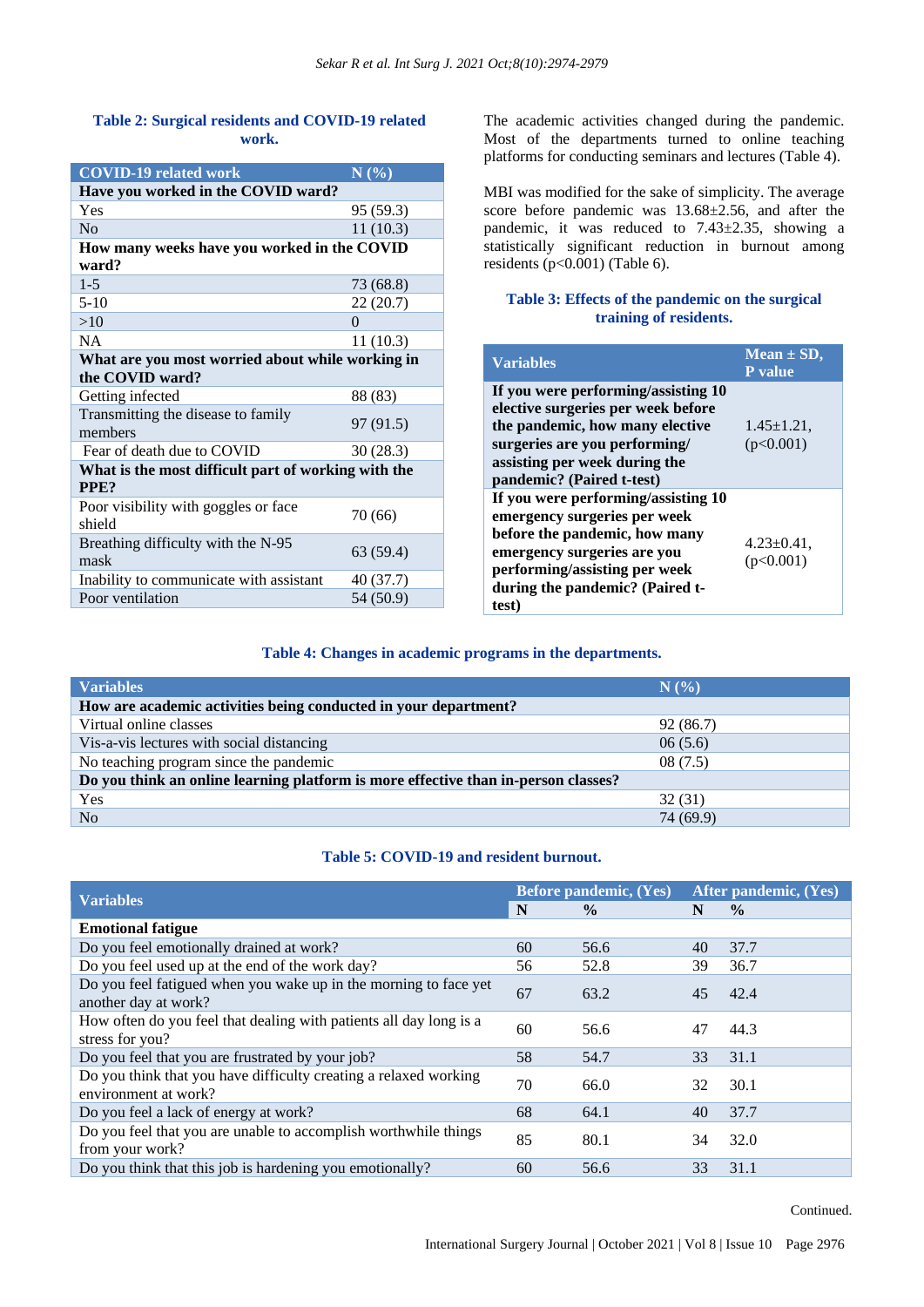| <b>Variables</b>                                                                                        |    | Before pandemic, (Yes) |    | After pandemic, (Yes) |  |
|---------------------------------------------------------------------------------------------------------|----|------------------------|----|-----------------------|--|
|                                                                                                         | N  | $\frac{0}{0}$          | N  | $\frac{0}{0}$         |  |
| <b>Personal fulfilment</b>                                                                              |    |                        |    |                       |  |
| Do you feel like you are at the end of the rope?                                                        | 70 | 66.0                   | 35 | 33.0                  |  |
| Do you feel like you are too hard on your job?                                                          | 69 | 65.0                   | 33 | 31.1                  |  |
| Do you feel like you do not care what is happening to some of your<br>patients?                         | 77 | 72.6                   | 50 | 47.1                  |  |
| Do you think that you are unable to bring a positive change in other<br>people's life through your work | 68 | 64.1                   | 45 | 42.4                  |  |
| Do you think that you have difficulty dealing with emotional<br>problems calmly?                        | 85 | 80.1                   | 48 | 45.2                  |  |
| Do you feel that working with people all day long is a strain for<br>you?                               | 87 | 82.0                   | 46 | 43.3                  |  |
| Do you feel that you treat some patients as if they are impersonal<br>objects?                          | 79 | 74.5                   | 47 | 44.3                  |  |
| Do you feel that you have become callous towards people since<br>you have taken this job?               | 55 | 51.8                   | 30 | 28.3                  |  |
| <b>Depersonalization</b>                                                                                |    |                        |    |                       |  |
| Do you feel burned out from work?                                                                       | 80 | 75.4                   | 34 | 32.0                  |  |
| Do you feel that the patient will blame you for anything that goes<br>wrong in their treatment?         | 79 | 74.5                   | 33 | 31.1                  |  |
| Do you think that you have difficulty understanding how your<br>patients feel about things?             | 82 | 77.3                   | 36 | 33.9                  |  |
| Do you think that you have difficulty dealing with the patients'<br>problems?                           | 78 | 73.5                   | 40 | 37.7                  |  |
| Do you feel a lack of enjoyment while working with your<br>colleagues?                                  | 83 | 78.3                   | 29 | 27.3                  |  |

#### **Table 6: Modified Maslach burnout inventory.**

| <b>Variables</b>              | <b>Before</b><br>pandemic,<br>Mean $\pm$<br><b>SD</b> | <b>After</b><br>pandemic,<br>Mean $\pm$<br><b>SD</b> | $\mathbf P$<br>value |
|-------------------------------|-------------------------------------------------------|------------------------------------------------------|----------------------|
| <b>Emotional fatigue</b>      | $6.89 \pm 1.96$                                       | $3.11 \pm 1.49$                                      | 0.007                |
| <b>Personal</b><br>fulfilment | $7.75 \pm 1.43$                                       | $4.75 \pm 1.78$                                      | < 0.001              |
| <b>Depersonalization</b>      | $3.4 \pm 1.07$                                        | $2.4 \pm 0.84$                                       | < 0.001              |
| <b>Total MBI</b>              | $13.68 \pm 2.56$                                      | $7.43 \pm 2.35$                                      | < 0.001              |

## **DISCUSSION**

COVID-19 brought significant changes in the personal and professional lives of surgical residents. During the entire pandemic, most of the residents and fellows from surgical specialties were also responsible for the care of COVID-19 patients, impacting their hands-on training. A majority feared getting infected or transmitting the infection to their family more than the fear of death while working with COVID-19 patients. These fears were similar to the ones reported by other residents around the world.<sup>7,8</sup> This fear affected their critical thinking and decision-making, which was essential while performing surgeries.<sup>8</sup> Clear and supportive discussions about preparation at home and precautions before leaving the hospital were necessary to allay such fears.<sup>9</sup>

Medical education of surgical residents involves more than surgical training. It involves a graded increase in the

responsibility of patient care and the maturation of clinical judgment. These characteristics do not develop in operation theatres alone. They also happen at bedsides and in outpatient clinics. The pandemic led to a reallocation of resources as wards were shut, and beds and intensive care facilities were redistributed for the dedicated care of COVID-19 patients. Residents perceived this as a setback in their learning and training. On the bright side, the number of working hours significantly reduced, allowing residents to focus on research and scientific publications.

Surgical training is the backbone of any surgical residency program. At the beginning of the pandemic, due to government regulations, elective surgeries were stopped initially followed by restricting them to tier 3a and 3b cases later.<sup>10</sup> These regulations were used to mobilize manpower and resources for the care of COVID-19 patients. The lockdown measures initiated by the government also prevented people from reaching hospitals. There was a significant reduction in the number of both elective and emergency surgeries performed by residents. The impact of lack of surgical training will be most significant among residents in the final year and penultimate year of training.<sup>11</sup> Further, operating with PPE like face shield impaired visibility and N-95 respirators made breathing difficult among residents. The impairment of dexterity and unfavorable conditions due to PPE added to the burden of having fewer surgeries to do and learn from.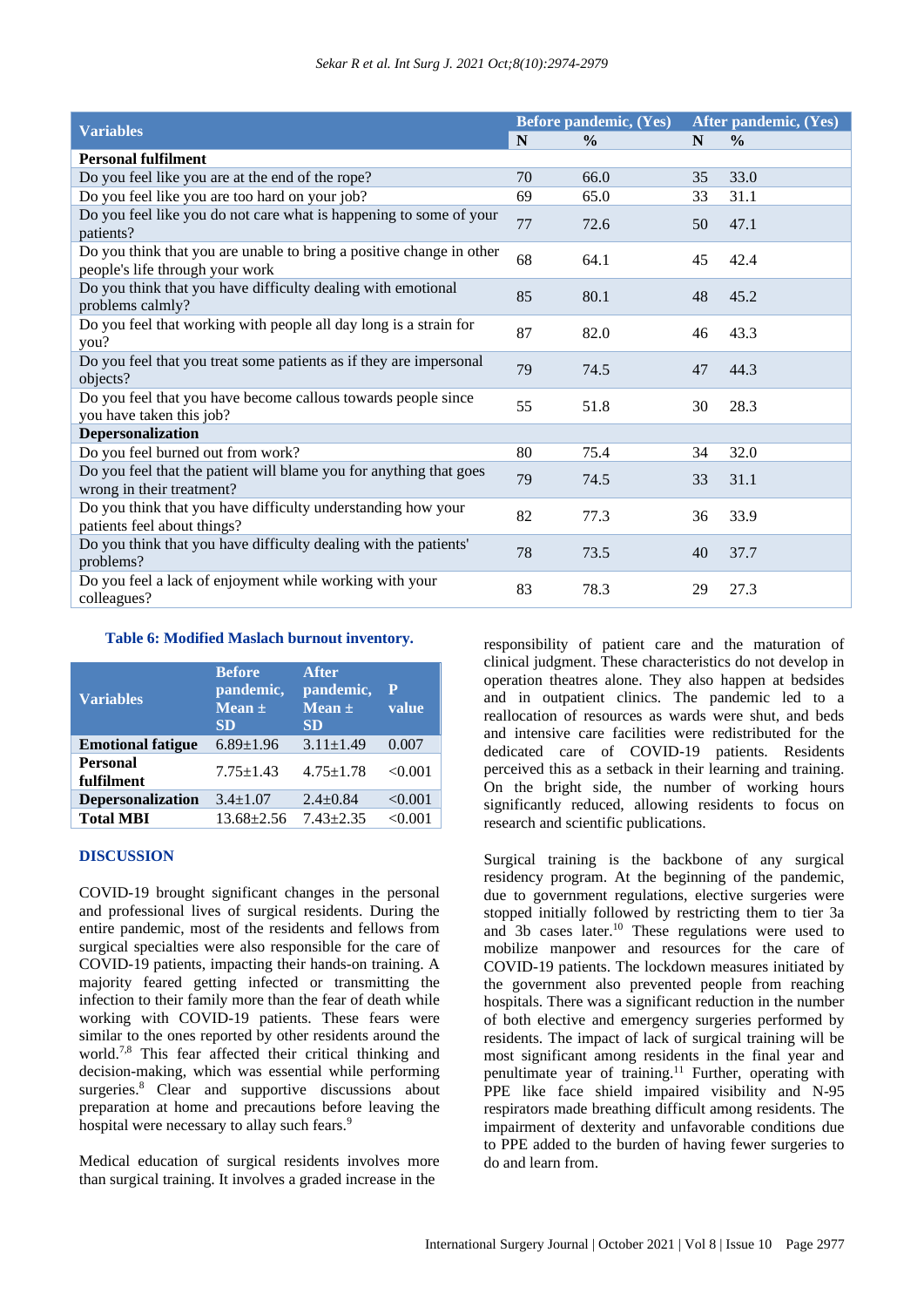Before the pandemic, the factors associated with burnout were high among trainees, probably due to long working hours and heavy patient load in our country. This, on the brighter side has come down since the pandemic began which was similar to surgical trainees from other countries.<sup>8</sup> Yet the loss of hands-on training and the constant threat of getting infected must produce a considerable amount of stress in the long run. Lai et al demonstrated 70% and 50% of 1257 healthcare workers in China reported distress and depression symptoms, respectively, during the pandemic.<sup>12</sup> The stress of having to step out of their comfort zone into an unfamiliar highrisk environment was overwhelming and, at times, exhausting.13,14 Coping strategies were needed to overcome those tough times. The world health organisation recommends eating healthy food, engaging in regular physical activity, and maintaining good sleep hygiene to cope with stress.<sup>15</sup>

Teaching hospitals need to balance patient care and resident training. Academic activities' have undergone tremendous changes since the beginning of the pandemic. With the availability of technology, lecture classes were conducted online.

Online resources helped in continuing the training of residents who were constantly shuffling between COVID-19 and non-COVID-19 patient care. But many residents have felt online classes to be less effective than in-person classes. This could be due to numerous distractions that residents have preventing them from being attentive during the lectures. Thus, both theoretical and practical learning of residents has been affected by the pandemic situation. A dedicated team should be made available in medical colleges to address these problems faced by surgical residents to improve their lifestyle in subsequent COVID-19 waves or another pandemic situation.

The limitation of this study was that this is a single institutional study. A large-scale multi-institutional study would be more representative and give a broader picture of impact of COVID-19 on surgical residency in India.

## **CONCLUSION**

The sudden change in medical education and surgical training caused by this pandemic will have a lasting impact on the residents. Surgical trainees played a significant role in taking care of many COVID-19 patients at the cost of their training. The decrease in working hours due to the pandemic has provided more time for research work and reduction in burnout. But there was substantial reduction in their hands-on training and clinical exposure. Hence a dedicated team should be made available in institutions to address concerns of residents and cope with this new professional lifestyle.

*Funding: No funding sources Conflict of interest: None declared Ethical approval: The study was approved by the Institutional Ethics Committee*

## **REFERENCES**

- 1. Gallo G, Trompetto M. The Effects of COVID-19 on Academic Activities and Surgical Education in Italy. J Invest Surg. 2020;33(7):687-9.
- 2. Chang Liang Z, Wang W, Murphy D, Po Hui JH. Novel Coronavirus and Orthopaedic Surgery: Early Experiences from Singapore. J Bone Joint Surg Am. 2020;102(9):745-9.
- 3. Giulio M, Maggioni D, Montroni I. Being a Doctor Will Never Be the Same After the COVID-19 Pandemic. Am J Med. 2020;133(6):652.
- 4. Xiang YT, Jin Y, Cheung T. Joint International Collaboration to Combat Mental Health Challenges During the Coronavirus Disease 2019 Pandemic. JAMA Psychiatry. 2020;77(10):989-90.
- 5. Ahmed H, Allaf M, Elghazaly H. COVID-19 and medical education. Lancet Infect Dis. 2020;20(5):e79.
- 6. Eysenbach G. Improving the quality of Web surveys: the Checklist for Reporting Results of Internet E-Surveys (cherries). J Med Internet Res. 2004;6(3):e34.
- 7. He K, Stolarski A, Whang E, Kristo G. Addressing General Surgery Residents' Concerns in the Early Phase of the COVID-19 Pandemic. J Surg Educ. 2020;77(4):735-8.
- 8. Osama M, Zaheer F, Saeed H. Impact of COVID-19 on surgical residency programs in Pakistan; A residents' perspective. Do programs need formal restructuring to adjust with the "new normal"? A cross-sectional survey studies. Int J Surg. 2020;79:252-6.
- 9. Adams JG, Walls RM. Supporting the Health Care Workforce During the COVID-19 Global Epidemic. JAMA. 2020;323(15):1439-40.
- 10. CMS Adult Elective Surgery and Procedures Recommendations. 2020;2:1-2.
- 11. Potts JR 3rd. Residency and Fellowship Program Accreditation: Effects of the Novel Coronavirus (COVID-19) Pandemic. J Am Coll Surg. 2020;230(6):1094-7.
- 12. Lai J, Ma S, Wang Y. Factors Associated with Mental Health Outcomes Among Health Care Workers Exposed to Coronavirus Disease 2019. JAMA Netw Open. 2020;3(3):e203976.
- 13. Balasubramanian A, Paleri V, Bennett R, Paleri V. Impact of COVID-19 on the mental health of surgeons and coping strategies. Head Neck. 2020;42(7):1638-44.
- 14. Nassar AH, Zern NK, McIntyre LK. Emergency Restructuring of a General Surgery Residency Program During the Coronavirus Disease 2019 Pandemic: The University of Washington Experience. JAMA Surg. 2020;155(7):624-7.